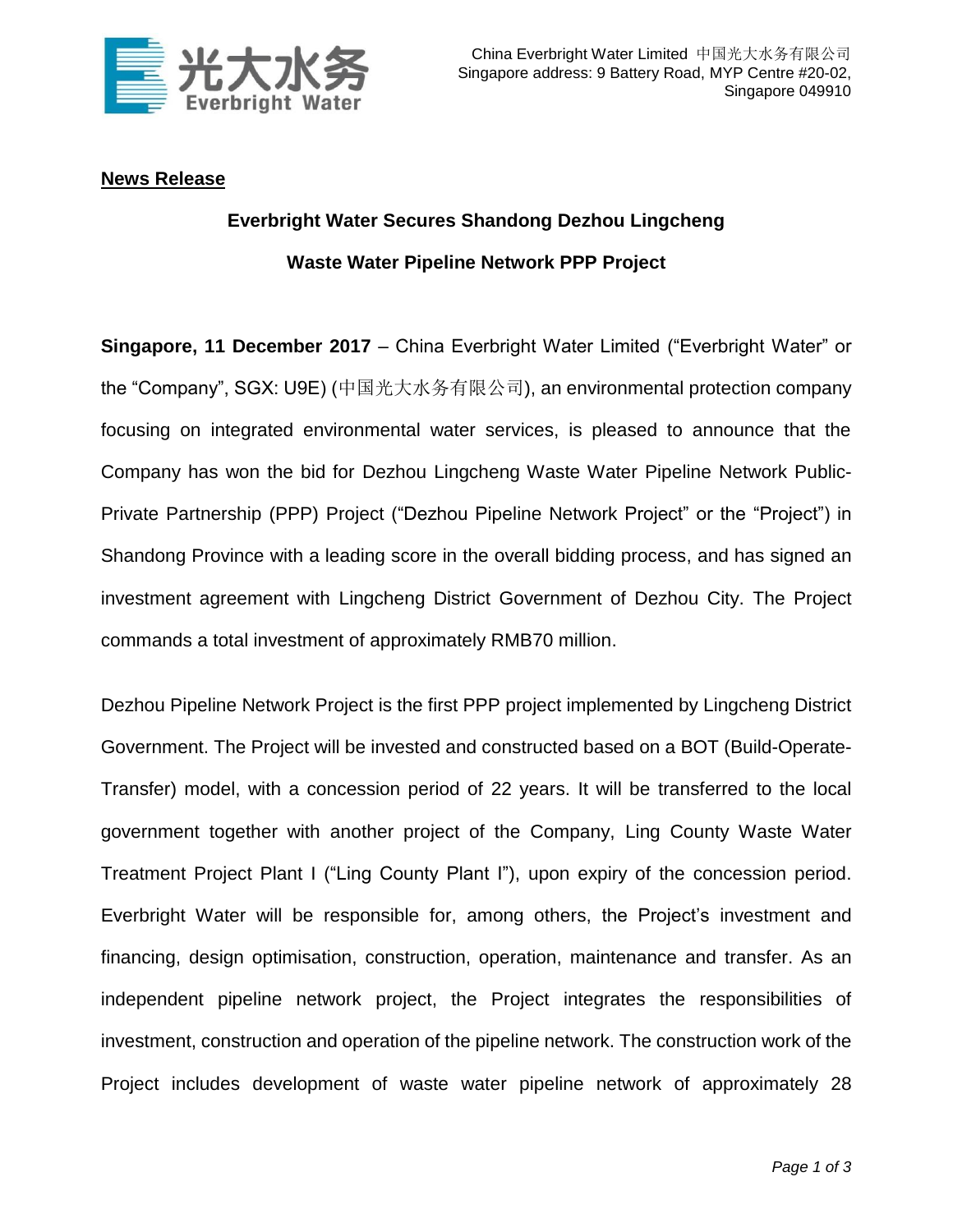

kilometers and two waste water lift pump stations, as well as the upgrading of an existing waste water lift pump station.

**Mr. An Xuesong, Executive Director and CEO of Everbright Water**, said, "Ling County was renamed as Lingcheng District of Dezhou City in 2014. Prior to that, Everbright Water acquired Ling County Plant I based on a TOT (Transfer-Operate-Transfer) model in 2010, and upgraded the plant by the end of 2013. The signing of Dezhou Pipeline Network Project will enhance the local waste water pipeline network facilities. Some of the waste water produced in Lingcheng District will be channeled to Ling County Plant I for treatment through the new pipeline network - it will help improve the local environment. The new project secured by the Company in the waste water treatment sector of Lingcheng District is a testament to the recognition from the local government and residents towards our technological capabilities, operational track record and Everbright's brand reputation. We will carry out the front-end planning and construction design according to the local circumstances and demands. We will also fully leverage on our strengths and resources to positively contribute to Dezhou City and Lingcheng District, in achieving energy conservation, emission reduction, and water pollution prevention and control, in order to ensure good economic efficiencies and social benefits."

*-End-*